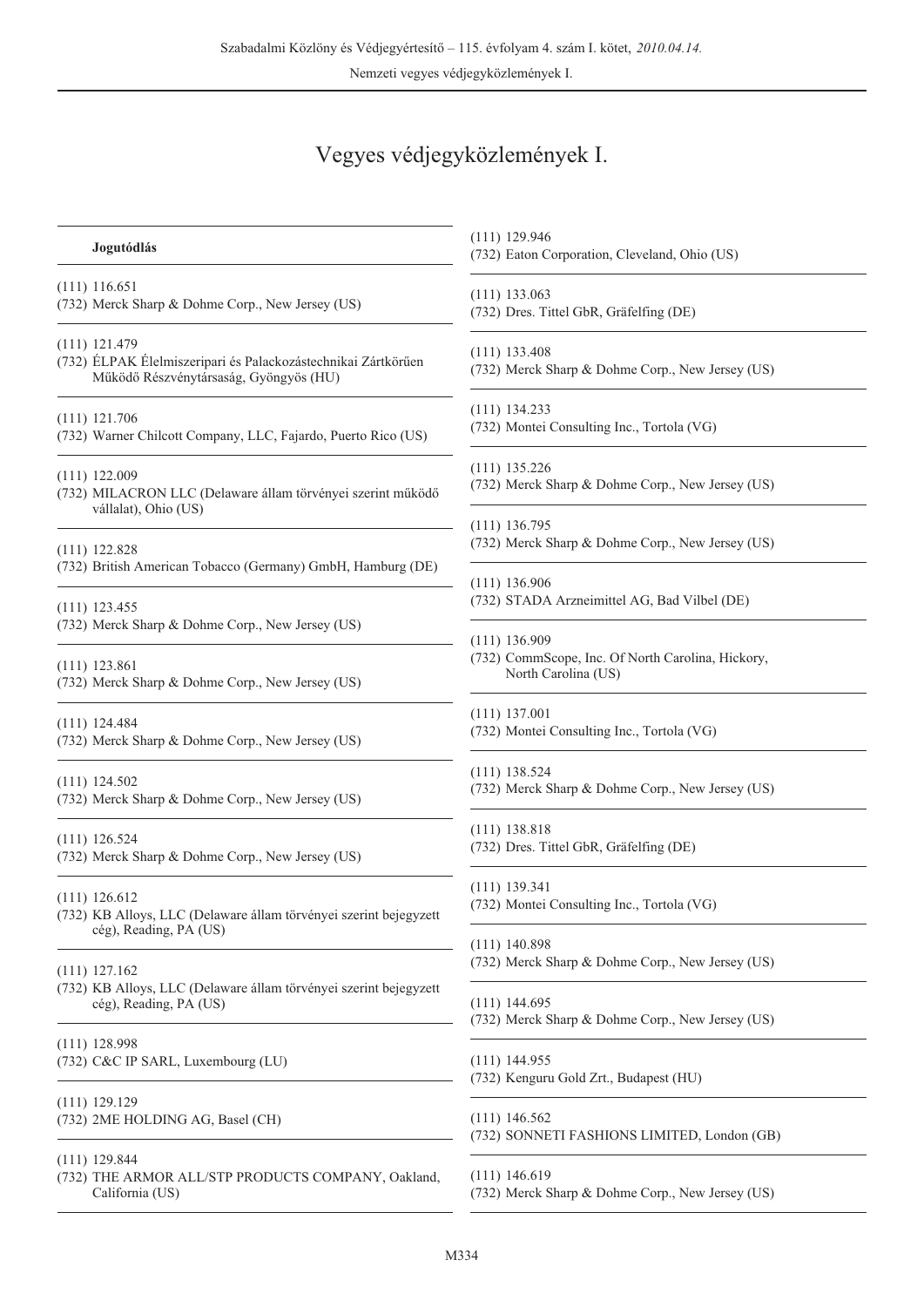|                                                                                  | Szabadalmi Közlöny és Védjegyértesítő – 115. évfolyam 4. szám I. kötet, 2010.04.14.<br>Nemzeti vegyes védjegyközlemények I.                                 |
|----------------------------------------------------------------------------------|-------------------------------------------------------------------------------------------------------------------------------------------------------------|
| $(111)$ 149.067                                                                  | $(111)$ 157.753                                                                                                                                             |
| (732) Merck Sharp & Dohme Corp., New Jersey (US)                                 | (732) GE Industrial Belgium, Gent (BE)                                                                                                                      |
| $(111)$ 149.068                                                                  | $(111)$ 158.626                                                                                                                                             |
| (732) Merck Sharp & Dohme Corp., New Jersey (US)                                 | (732) GE Industrial Belgium, Gent (BE)                                                                                                                      |
| $(111)$ 149.071                                                                  | $(111)$ 159.423                                                                                                                                             |
| (732) Merck Sharp & Dohme Corp., New Jersey (US)                                 | (732) Warner Chilcott Company, LLC, Fajardo, Puerto Rico (US)                                                                                               |
| $(111)$ 150.348                                                                  | $(111)$ 159.669                                                                                                                                             |
| (732) Merck Sharp & Dohme Corp., New Jersey (US)                                 | (732) Warner Chilcott Company, LLC, Fajardo, Puerto Rico (US)                                                                                               |
| $(111)$ 151.613                                                                  | $(111)$ 160.715                                                                                                                                             |
| (732) Merck Sharp & Dohme Corp., New Jersey (US)                                 | (732) Montei Consulting Inc., Tortola (VG)                                                                                                                  |
| $(111)$ 152.896                                                                  | $(111)$ 161.252                                                                                                                                             |
| (732) Merck Sharp & Dohme Corp., New Jersey (US)                                 | (732) Montei Consulting Inc., Tortola (VG)                                                                                                                  |
| $(111)$ 152.960<br>(732) Warner Chilcott Company, LLC, Fajardo, Puerto Rico (US) | $(111)$ 162.475<br>(732) CA IB Értékpapír Rt. 1/3, Budapest (HU);<br>Invent Kft. 1/3, Budapest (HU);<br>Államadósság Kezelő Központ Zrt. 1/3, Budapest (HU) |
| $(111)$ 153.481                                                                  | $(111)$ 162.991                                                                                                                                             |
| (732) Merck Sharp & Dohme Corp., New Jersey (US)                                 | (732) Yan Zheng Biao 50%, Budapest (HU);                                                                                                                    |
| $(111)$ 153.997                                                                  | Balogh Gábor 25%, Budapest (HU);                                                                                                                            |
| (732) Merck Sharp & Dohme Corp., New Jersey (US)                                 | Handja Rudolf 25%, Kanjiza (RS)                                                                                                                             |
| $(111)$ 154.483                                                                  | $(111)$ 164.499                                                                                                                                             |
| (732) Merck Sharp & Dohme Corp., New Jersey (US)                                 | (732) SOLVO Biotechnológiai Zrt., Szeged (HU)                                                                                                               |
| $(111)$ 154.522                                                                  | $(111)$ 165.138                                                                                                                                             |
| (732) Scandinavian Tobacco Group Eersel B.V., Eersel (NL)                        | (732) Merck Sharp & Dohme Corp., New Jersey (US)                                                                                                            |
| $(111)$ 154.524<br>(732) Merck Sharp & Dohme Corp., New Jersey (US)              | $(111)$ 165.236<br>(732) Pabianickie Zaklady Farmaceutyczne Polfa Spólka Akcyjna<br>Pabianice (PL)                                                          |
| $(111)$ 154.536                                                                  | $(111)$ 166.065                                                                                                                                             |
| (732) Merck Sharp & Dohme Corp., New Jersey (US)                                 | (732) IP Holdings Unltd LLC, New York, New York (US)                                                                                                        |
| $(111)$ 154.551                                                                  | $(111)$ 166.773                                                                                                                                             |
| (732) Merck Sharp & Dohme Corp., New Jersey (US)                                 | (732) MONTEI CONSULTING INC., Tortola (VG)                                                                                                                  |
| $(111)$ 154.752                                                                  | $(111)$ 168.435                                                                                                                                             |
| (732) GE Industrial Belgium, Gent (BE)                                           | (732) Tiszold Antal, Budapest (HU)                                                                                                                          |
| $(111)$ 154.753                                                                  | $(111)$ 169.507                                                                                                                                             |
| (732) GE Industrial Belgium, Gent (BE)                                           | (732) Merck Sharp & Dohme Corp., New Jersey (US)                                                                                                            |
| $(111)$ 156.312                                                                  | $(111)$ 169.580                                                                                                                                             |
| (732) Merck Sharp & Dohme Corp., New Jersey (US)                                 | (732) POLARIS INDUSTRIES INC., Medina, Minnesota (US)                                                                                                       |
|                                                                                  | $(111)$ 170.242                                                                                                                                             |

(111) 156.937 (732) Warner Chilcott Company, LLC, Fajardo, Puerto Rico (US)

(111) 157.730 (732) Merck Sharp & Dohme Corp., New Jersey (US)

ting Inc., Tortola (VG) pír Rt. 1/3, Budapest (HU); Budapest (HU); Kezelő Központ Zrt. 1/3, Budapest (HU) to 50%, Budapest (HU);  $25\%$ , Budapest (HU); 25%, Kanjiza (RS) chnológiai Zrt., Szeged (HU) Dohme Corp., New Jersey (US) klady Farmaceutyczne Polfa Spólka Akcyjna, hltd LLC, New York, New York (US) **SULTING INC., Tortola (VG)** Budapest (HU) Dohme Corp., New Jersey (US) (732) POLARIS INDUSTRIES INC., Medina, Minnesota (US) (111) 170.242 (732) Dean Spirit Limited, Tortola (VG) (111) 171.124 (732) CommScope, Inc. Of North Carolina, Hickory, North Carolina (US)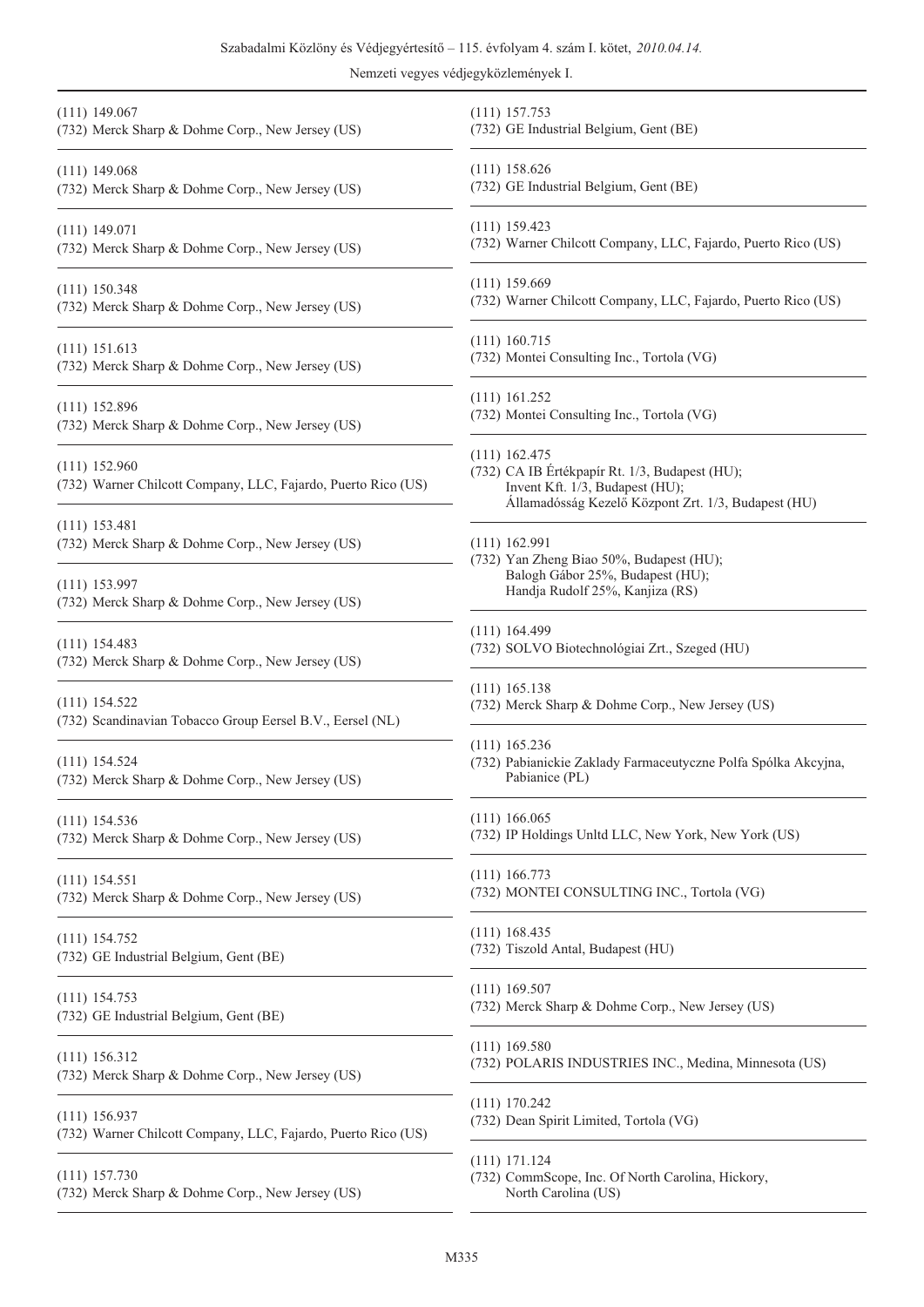## Szabadalmi Közlöny és Védjegyértesítõ – 115. évfolyam 4. szám I. kötet, *2010.04.14.*

| $(111)$ 171.656                                             | $(111)$ 184.058                                               |
|-------------------------------------------------------------|---------------------------------------------------------------|
| (732) Merck Sharp & Dohme Corp., New Jersey (US)            | (732) Miniszterelnöki Hivatal, Budapest (HU)                  |
| $(111)$ 173.118                                             | $(111)$ 184.611                                               |
| (732) Merck Sharp & Dohme Corp., New Jersey (US)            | (732) Liu Xiao Qin, Budapest (HU)                             |
| $(111)$ 173.708                                             | $(111)$ 186.353                                               |
| (732) Liu Xiao Qin, Budapest (HU)                           | (732) Merck Sharp & Dohme Corp., New Jersey (US)              |
| $(111)$ 173.710                                             | (111) 186.899                                                 |
| (732) Liu Xiao Qin, Budapest (HU)                           | (732) Merck Sharp & Dohme Corp., New Jersey (US)              |
| $(111)$ 174.392                                             | $(111)$ 186.901                                               |
| (732) IP Holdings Unltd LLC, New York, New York (US)        | (732) Merck Sharp & Dohme Corp., New Jersey (US)              |
| $(111)$ 174.865                                             | $(111)$ 187.684                                               |
| (732) Montei Consulting Inc., Tortola (VG)                  | (732) Warner Chilcott Company, LLC, Fajardo, Puerto Rico (US) |
| $(111)$ 175.480                                             | $(111)$ 188.127                                               |
| (732) La Beauté International, Paris (FR)                   | (732) Liu Xiao Qin, Budapest (HU)                             |
| $(111)$ 175.587                                             | $(111)$ 188.634                                               |
| (732) Raku Dmitrij, Budapest (HU)                           | (732) Montei Consulting Inc., Tortola (VG)                    |
| $(111)$ 176.631                                             | $(111)$ 189.332                                               |
| (732) Ticketmaster Entertainment, Inc., West Hollywood (US) | (732) Merck Sharp & Dohme Corp., New Jersey (US)              |
| $(111)$ 177.481                                             | $(111)$ 190.212                                               |
| (732) Merck Sharp & Dohme Corp., New Jersey (US)            | (732) Liu Xiao Qin, Budapest (HU)                             |
| $(111)$ 177.617                                             | $(111)$ 190.548                                               |
| (732) Merck Sharp & Dohme Corp., New Jersey (US)            | (732) TENDRE Takarmányipari Kft., Nagyigmánd (HU)             |
| $(111)$ 177.618                                             | $(111)$ 192.004                                               |
| (732) Merck Sharp & Dohme Corp., New Jersey (US)            | (732) Liu Xiao Qin, Budapest (HU)                             |
| $(111)$ 178.770                                             | $(111)$ 193.098                                               |
| (732) Merck Sharp & Dohme Corp., New Jersey (US)            | (732) SPAR Magyarország Kereskedelmi Kft., Bicske (HU)        |
| $(111)$ 179.499                                             | $(111)$ 193.409                                               |
| (732) GOBERNADOR Investment S.A., Marbella (PA)             | (732) Liu Xiao Qin, Budapest (HU)                             |
| $(111)$ 179.749                                             | $(111)$ 194.872                                               |
| (732) Merck Sharp & Dohme Corp., New Jersey (US)            | (732) Liu Xiao Qin, Budapest (HU)                             |
| (111) 180.405                                               | $(111)$ 194.873                                               |
| (732) Benesse Corporation, Kita-Ku, Okayama (JP)            | (732) Liu Xiao Qin, Budapest (HU)                             |
| $(111)$ 180.478                                             | $(111)$ 195.781                                               |
| (732) Liu Xiao Qin, Budapest (HU)                           | (732) RONG XANH Kft., Budapest (HU)                           |
| $(111)$ 181.091                                             | $(111)$ 196.748                                               |
| (732) Merck Sharp & Dohme Corp., New Jersey (US)            | (732) Kocsis Gábor, Győr (HU)                                 |
| $(111)$ 182.477                                             | $(111)$ 197.174                                               |
| (732) NUTREXPA, S.L., Barcelona (ES)                        | (732) AXA, Paris (FR)                                         |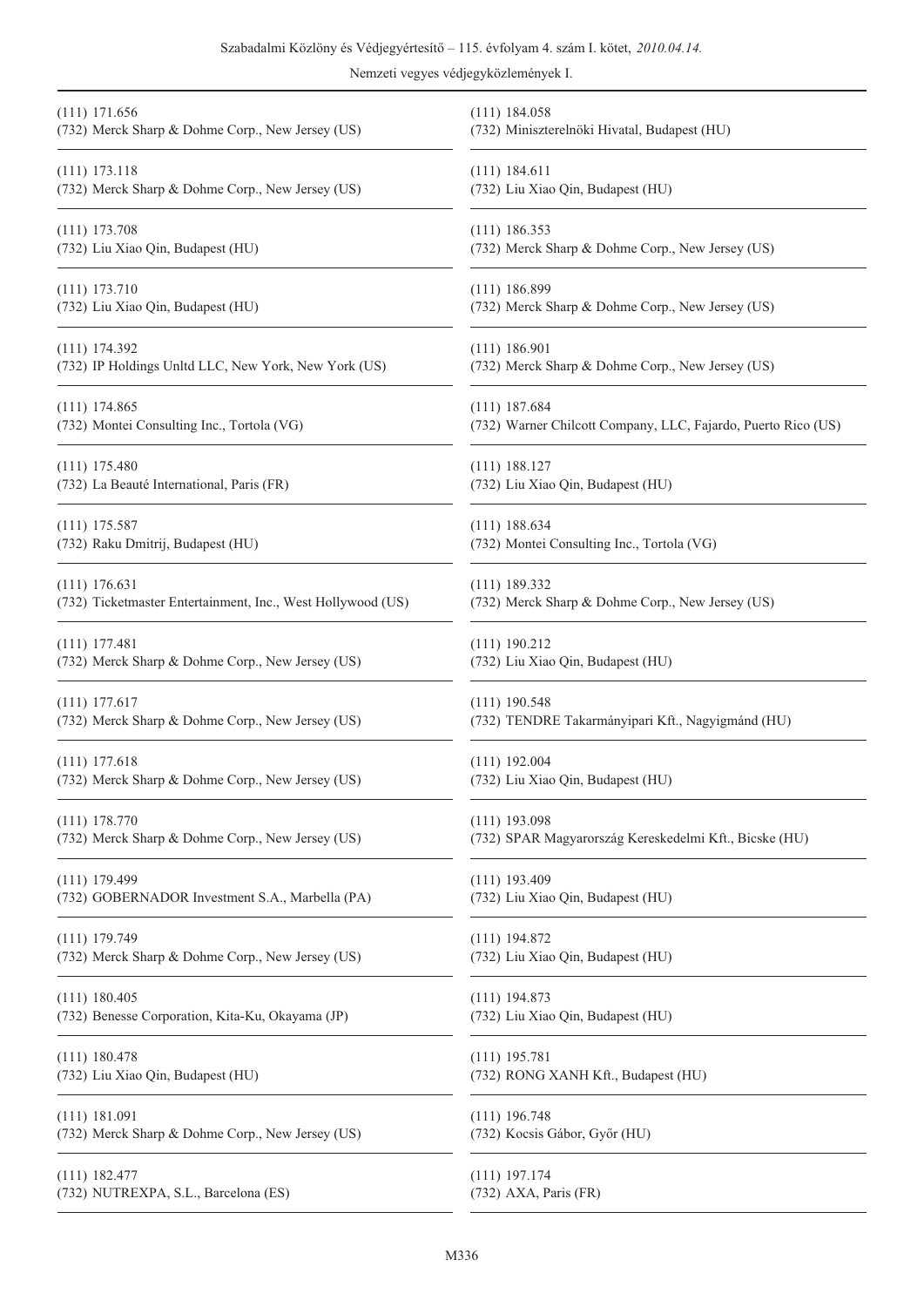| $(111)$ 197.508<br>(732) AXA, Paris (FR)                                                                                                                            | $(111)$ 139.214<br>(732) Bunge Növényolajipari Zártkörűen Működő Részvénytársaság,<br>Budapest (HU)                                                            |
|---------------------------------------------------------------------------------------------------------------------------------------------------------------------|----------------------------------------------------------------------------------------------------------------------------------------------------------------|
| $(111)$ 197.509<br>$(732)$ AXA, Paris (FR)                                                                                                                          | (740) S.B.G. & K. Szabadalmi és Ügyvédi Iroda, Budapest                                                                                                        |
| $(111)$ 197.537<br>(732) AXA, Paris (FR)                                                                                                                            | $(111)$ 141.765<br>(732) Compagnie Gervais Danone (société anonyme), Paris (FR)<br>(740) Bérczes Ügyvédi Iroda, dr. Bérczes László, Budapest                   |
| $(111)$ 198.329                                                                                                                                                     | $(111)$ 144.185                                                                                                                                                |
| (732) ELIT Cipőkészítő Zrt., Budapest (HU)                                                                                                                          | (732) Bunge Növényolajipari Zártkörűen Működő Részvénytársaság,                                                                                                |
| A rovat 111 db közlést tartalmaz.                                                                                                                                   | Budapest (HU)<br>(740) S.B.G. & K. Szabadalmi és Ügyvédi Iroda, Budapest                                                                                       |
| Képviseleti megbízás                                                                                                                                                | $(111)$ 144.429<br>(732) COMPAGNIE GERVAIS DANONE, Paris (FR)<br>(740) Bérczes Ügyvédi Iroda, dr. Bérczes László, Budapest                                     |
| $(111)$ 113.437                                                                                                                                                     | $(111)$ 145.634                                                                                                                                                |
| (732) The Dow Chemical Company (Delaware államban bejegyzett                                                                                                        | (732) Stiefel Laboratories, Inc. (Delaware államban bejegyzett cég),                                                                                           |
| cég), Midland, Michigan (US)                                                                                                                                        | Wilmington, Delaware (US)                                                                                                                                      |
| (740) S.B.G. & K. Szabadalmi és Ügyvédi Irodák, Budapest                                                                                                            | (740) DANUBIA Szabadalmi és Jogi Iroda Kft., Budapest                                                                                                          |
| $(111)$ 122.325<br>(732) GUERLAIN SOCIETE ANONYME, Paris (Seine) (FR)<br>(740) Kajtár Takács Hegymegi-Barakonyi Ügyvédi Iroda, Budapest                             | $(111)$ 147.636<br>(732) Bunge Növényolajipari Zártkörűen Működő Részvénytársaság,<br>Budapest (HU)<br>(740) S.B.G. & K. Szabadalmi és Ügyvédi Iroda, Budapest |
| $(111)$ 122.351                                                                                                                                                     | $(111)$ 148.150                                                                                                                                                |
| (732) Federal-Mogul Ignition Company, Southfield, Michigan (US)                                                                                                     | (732) Compagnie Gervais Danone (société anonyme), Paris (FR)                                                                                                   |
| (740) S.B.G. & K. Szabadalmi és Ügyvédi Iroda, Budapest                                                                                                             | (740) Bérczes Ügyvédi Iroda, dr. Bérczes László, Budapest                                                                                                      |
| $(111)$ 129.651                                                                                                                                                     | $(111)$ 151.149                                                                                                                                                |
| (732) Japan Tobacco Inc., Tokió (JP)                                                                                                                                | (732) Compagnie Gervais Danone S.A., Paris (FR)                                                                                                                |
| (740) DANUBIA Szabadalmi és Jogi Iroda Kft., Budapest                                                                                                               | (740) Bérczes Ügyvédi Iroda, dr. Bérczes László, Budapest                                                                                                      |
| $(111)$ 129.652                                                                                                                                                     | $(111)$ 154.658                                                                                                                                                |
| (732) Japan Tobacco Inc., Tokió (JP)                                                                                                                                | (732) Compagnie Gervais Danone (société anonyme), Paris (FR)                                                                                                   |
| (740) DANUBIA Szabadalmi és Jogi Iroda Kft., Budapest                                                                                                               | (740) Bérczes Ügyvédi Iroda, dr. Bérczes László, Budapest                                                                                                      |
| $(111)$ 129.660                                                                                                                                                     | $(111)$ 154.659                                                                                                                                                |
| (732) Japan Tobacco Inc., Tokyo (JP)                                                                                                                                | (732) Compagnie Gervais Danone (société anonyme), Paris (FR)                                                                                                   |
| (740) DANUBIA Szabadalmi és Jogi Iroda Kft., Budapest                                                                                                               | (740) Bérczes Ügyvédi Iroda, dr. Bérczes László, Budapest                                                                                                      |
| $(111)$ 129.754                                                                                                                                                     | $(111)$ 154.940                                                                                                                                                |
| (732) Britvic Soft Drinks Limited, Chelmsford, Essex (GB)                                                                                                           | (732) Compagnie Gervais Danone S.A., Paris (FR)                                                                                                                |
| (740) ADVOPATENT Szabadalmi és Védjegy Iroda, Budapest                                                                                                              | (740) Bérczes Ügyvédi Iroda, dr. Bérczes László, Budapest                                                                                                      |
| (111) 130.914<br>(732) Twentieth Century Fox Film Corporation, Los Angeles,<br>California (US)<br>(740) Kovári és Társai Szabadalmi és Védjegy Iroda Kft., Budapest | $(111)$ 155.413<br>(732) Compagnie Gervais Danone (société anonyme), Paris (FR)<br>(740) Bérczes Ügyvédi Iroda, dr. Bérczes László, Budapest                   |
| $(111)$ 137.096                                                                                                                                                     | $(111)$ 155.419                                                                                                                                                |
| (732) Genentech Inc., San Francisco, Kalifornia (US)                                                                                                                | (732) Compagnie Gervais Danone (société anonyme), Paris (FR)                                                                                                   |
| (740) DANUBIA Szabadalmi és Jogi Iroda Kft., Budapest                                                                                                               | (740) Bérczes Ügyvédi Iroda, dr. Bérczes László, Budapest                                                                                                      |
| $(111)$ 137.097                                                                                                                                                     | $(111)$ 155.420                                                                                                                                                |
| (732) Genentech Inc., San Francisco, Kalifornia (US)                                                                                                                | (732) Compagnie Gervais Danone (société anonyme), Paris (FR)                                                                                                   |
| (740) DANUBIA Szabadalmi és Jogi Iroda Kft., Budapest                                                                                                               | (740) Bérczes Ügyvédi Iroda, dr. Bérczes László, Budapest                                                                                                      |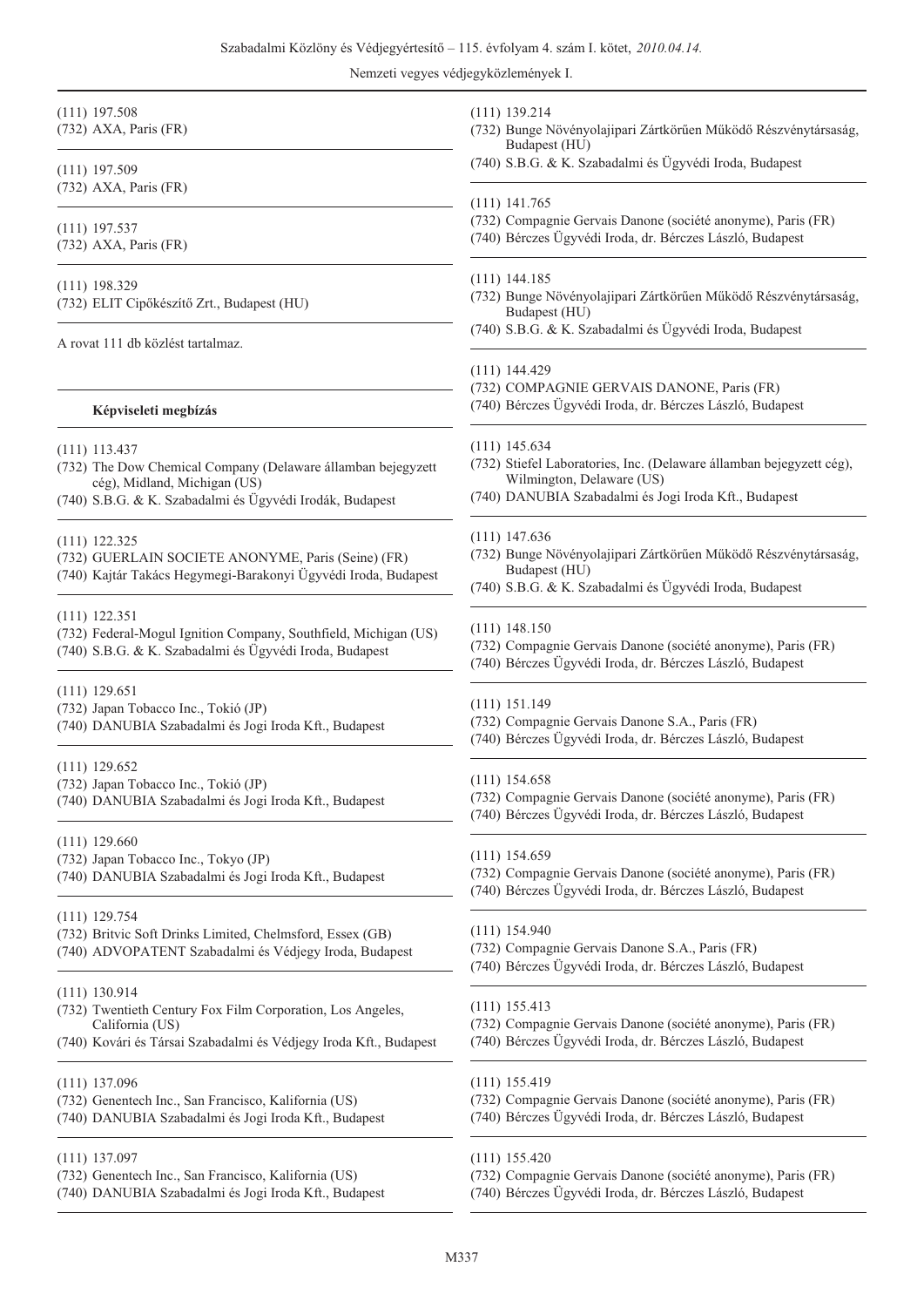| $(111)$ 155.423                                                                                                    | (111) 158.912                                                                                                                                                               |
|--------------------------------------------------------------------------------------------------------------------|-----------------------------------------------------------------------------------------------------------------------------------------------------------------------------|
| (732) Compagnie Gervais Danone (société anonyme), Paris (FR)                                                       | (732) DISPOMEDICOR Zrt., Hajdúböszörmény (HU)                                                                                                                               |
| (740) Bérczes Ügyvédi Iroda, dr. Bérczes László, Budapest                                                          | (740) Hergár Jenő szabadalmi ügyvivő, Budapest                                                                                                                              |
| $(111)$ 155.424                                                                                                    | $(111)$ 161.667                                                                                                                                                             |
| (732) Compagnie Gervais Danone (société anonyme), Paris (FR)                                                       | (732) FLY HORSE Kereskedelmi és Szolgáltató Korlátolt                                                                                                                       |
| (740) Bérczes Ügyvédi Iroda, dr. Bérczes László, Budapest                                                          | Felelősségű Társaság, Budapest (HU)                                                                                                                                         |
| $(111)$ 155.470                                                                                                    | (740) S.B.G.& K. Szabadalmi és Ügyvédi Irodák, Budapest                                                                                                                     |
| (732) Compagnie Gervais Danone S.A., Paris (FR)                                                                    | $(111)$ 161.668                                                                                                                                                             |
| (740) Bérczes Ügyvédi Iroda, dr. Bérczes László, Budapest                                                          | (732) FLY HORSE Kereskedelmi és Szolgáltató Korlátolt                                                                                                                       |
| $(111)$ 158.449                                                                                                    | Felelősségű Társaság, Budapest (HU)                                                                                                                                         |
| (732) Genentech, Inc., South San Francisco (US)                                                                    | (740) S.B.G. & K. Szabadalmi és Ügyvédi Irodák, Budapest                                                                                                                    |
| (740) DANUBIA Szabadalmi és Jogi Iroda Kft., Budapest                                                              | $(111)$ 161.682                                                                                                                                                             |
| $(111)$ 158.893                                                                                                    | (732) Magyar Rádió Zártkörűen Működő Részvénytársaság,                                                                                                                      |
| (732) KAISER FOOD Élelmiszer-ipari Kft., Mosonmagyaróvár (HU)                                                      | Budapest (HU)                                                                                                                                                               |
| (740) S.B.G. & K. Szabadalmi és Ügyvédi Irodák, Budapest                                                           | (740) Mydloné dr. Isépy Eszter, Isépy Ügyvédi Iroda, Budapest                                                                                                               |
| $(111)$ 158.894                                                                                                    | $(111)$ 161.935                                                                                                                                                             |
| (732) KAISER FOOD Élelmiszer-ipari Kft., Mosonmagyaróvár (HU)                                                      | (732) Global Esprit Inc., Taipei Hsien (TW)                                                                                                                                 |
| (740) S.B.G. & K. Szabadalmi és Ügyvédi Irodák, Budapest                                                           | (740) Pintz és Társai Szabadalmi, Védjegy és Jogi Iroda, Budapest                                                                                                           |
| $(111)$ 158.902<br>(732) DISPOMEDICOR Zrt., Hajdúböszörmény (HU)<br>(740) Hergár Jenő szabadalmi ügyvivő, Budapest | $(111)$ 161.953<br>(732) COMPAGNIE GERVAIS DANONE S.A. (société anonyme),<br>Paris (FR)<br>(740) Bérczes Ügyvédi Iroda, dr. Bérczes László, Budapest                        |
| $(111)$ 158.903                                                                                                    | $(111)$ 162.334                                                                                                                                                             |
| (732) DISPOMEDICOR Zrt., Hajdúböszörmény (HU)                                                                      | (732) COMPAGNIE GERVAIS DANONE S.A. (société anonyme),                                                                                                                      |
| (740) Hergár Jenő szabadalmi ügyvivő, Budapest                                                                     | Paris (FR)                                                                                                                                                                  |
| $(111)$ 158.904<br>(732) DISPOMEDICOR Zrt., Hajdúböszörmény (HU)<br>(740) Hergár Jenő szabadalmi ügyvivő, Budapest | (740) Bérczes Ügyvédi Iroda, dr. Bérczes László, Budapest                                                                                                                   |
| $(111)$ 158.905<br>(732) DISPOMEDICOR Zrt., Hajdúböszörmény (HU)<br>(740) Hergár Jenő szabadalmi ügyvivő, Budapest | $(111)$ 163.250<br>(732) FLY HORSE Kereskedelmi és Szolgáltató Korlátolt<br>Felelősségű Társaság, Budapest (HU)<br>(740) S.B.G. & K. Szabadalmi és Ügyvédi Irodák, Budapest |
| $(111)$ 158.906<br>(732) DISPOMEDICOR Zrt., Hajdúböszörmény (HU)<br>(740) Hergár Jenő szabadalmi ügyvivő, Budapest | (111) 164.920<br>(732) V.R.A.M. Távközlési Rt., Budapest (HU)<br>(740) dr. Petrásovits Judit jogtanácsos, Vodafone Magyarország Zrt.<br><b>Budapest</b>                     |
| $(111)$ 158.908                                                                                                    | $(111)$ 164.930                                                                                                                                                             |
| (732) DISPOMEDICOR Zrt., Hajdúböszörmény (HU)                                                                      | (732) V.R.A.M. Távközlési Rt., Budapest (HU)                                                                                                                                |
| (740) Hergár Jenő szabadalmi ügyvivő, Budapest                                                                     | (740) dr. Petrásovits Judit jogtanácsos, Vodafone Magyarország Zrt.                                                                                                         |
| $(111)$ 158.909                                                                                                    | <b>Budapest</b>                                                                                                                                                             |
| (732) DISPOMEDICOR Zrt., Hajdúböszörmény (HU)                                                                      | $(111)$ 164.931                                                                                                                                                             |
| (740) Hergár Jenő szabadalmi ügyvivő, Budapest                                                                     | (732) V.R.A.M. Távközlési Rt., Budapest (HU)                                                                                                                                |
| $(111)$ 158.910<br>(732) DISPOMEDICOR Zrt., Hajdúböszörmény (HU)<br>(740) Hergár Jenő szabadalmi ügyvivő, Budapest | (740) dr. Petrásovits Judit jogtanácsos, Vodafone Magyarország Zrt.<br><b>Budapest</b>                                                                                      |
| $(111)$ 158.911<br>(732) DISPOMEDICOR Zrt., Hajdúböszörmény (HU)<br>(740) Hergár Jenő szabadalmi ügyvivő, Budapest | $(111)$ 164.932<br>(732) V.R.A.M. Távközlési Rt., Budapest (HU)<br>(740) dr. Petrásovits Judit jogtanácsos, Vodafone Magyarország Zrt.<br><b>Budapest</b>                   |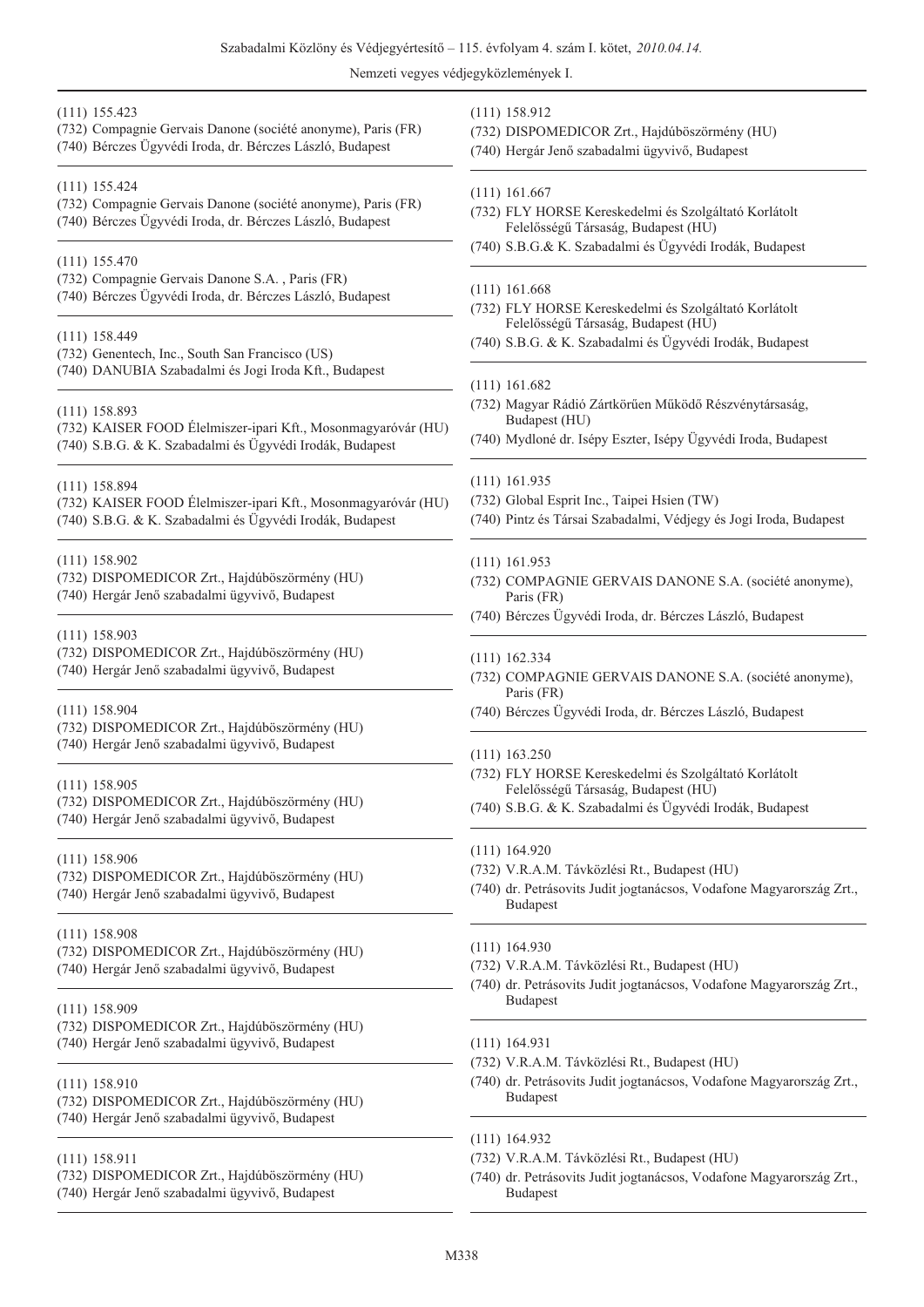#### (111) 165.994

- (732) OMG, Inc., Agawam, Massachusetts (US)
- (740) Gödölle, Kékes, Mészáros & Szabó Szabadalmi és Védjegy Iroda, Budapest

#### (111) 166.639

- (732) Corel Corporation (Kanadában bejegyzett cég), Ottawa, Ontario (CA)
- (740) S.B.G. & K. Ügyvédi Iroda, Budapest

#### (111) 167.314

- (732) I.D.C. Holding, a.s., Bratislava (Pozsony) (SK)
- (740) BUDAPATENT Szabadalmi és Védjegy Iroda Kft., Budapest

#### (111) 167.814

- (732) V.R.A.M. Távközlési Részvénytársaság, Budapest (HU)
- (740) dr. Petrásovits Judit jogtanácsos, Vodafone Magyarország Zrt., Budapest
- (111) 167.815
- (732) V.R.A.M. Távközlési Részvénytársaság, Budapest (HU)
- (740) dr. Petrásovits Judit jogtanácsos, Vodafone Magyarország Zrt., **Budapest**

#### (111) 167.817

- (732) V.R.A.M. Távközlési Részvénytársaság, Budapest (HU)
- (740) dr. Petrásovits Judit jogtanácsos, Vodafone Magyarország Zrt., Budapest

#### (111) 168.175

- (732) COMPAGNIE GERVAIS DANONE S.A., Paris (FR)
- (740) Bérczes Ügyvédi Iroda, dr. Bérczes László, Budapest

#### (111) 171.038

(732) COMPAGNIE GERVAIS DANONE S.A., Paris (FR) (740) Bérczes Ügyvédi Iroda, dr. Bérczes László, Budapest

#### (111) 171.039

(732) COMPAGNIE GERVAIS DANONE S.A., Paris (FR) (740) Bérczes Ügyvédi Iroda, dr. Bérczes László, Budapest

(111) 171.040

- (732) COMPAGNIE GERVAIS DANONE (société anonyme), Paris (FR)
- (740) Bérczes Ügyvédi Iroda, dr. Bérczes László, Budapest
- (111) 171.041
- (732) COMPAGNIE GERVAIS DANONE (société anonyme), Paris (FR)
- (740) Bérczes Ügyvédi Iroda, dr. Bérczes László, Budapest

#### (111) 171.042

- (732) COMPAGNIE GERVAIS DANONE S.A., Paris (FR)
- (740) Bérczes Ügyvédi Iroda, dr. Bérczes László, Budapest

#### (111) 171.043

- (732) COMPAGNIE GERVAIS DANONE S.A., Paris (FR)
- (740) Bérczes Ügyvédi Iroda, dr. Bérczes László, Budapest

#### (111) 171.044

- (732) COMPAGNIE GERVAIS DANONE S.A., Paris (FR)
- (740) Bérczes Ügyvédi Iroda, dr. Bérczes László, Budapest

#### (111) 171.416

- (732) COMPAGNIE GERVAIS DANONE, Paris (FR)
- (740) Bérczes Ügyvédi Iroda, dr. Bérczes László, Budapest

#### (111) 172.087

- (732) COMPAGNIE GERVAIS DANONE (société anonyme), Paris (FR)
- (740) Bérczes Ügyvédi Iroda, dr. Bérczes László, Budapest

#### (111) 173.792

- (732) COMPAGNIE GERVAIS DANONE S.A., Paris (FR)
- (740) Bérczes Ügyvédi Iroda, dr. Bérczes László, Budapest

#### (111) 174.588

- (732) V.R.A.M. Távközlési Részvénytársaság, Budapest (HU)
- (740) dr. Petrásovits Judit jogtanácsos, Vodafone Magyarország Zrt., Budapest

#### (111) 174.752

- (732) COMPAGNIE GERVAIS DANONE (société anonyme), Paris (FR)
- (740) Bérczes Ügyvédi Iroda, dr. Bérczes László, Budapest

#### (111) 174.846

- (732) V.R.A.M. Távközlési Rt., Budapest (HU)
- (740) dr. Petrásovits Judit jogtanácsos, Vodafone Magyarország Zrt., Budapest

### (111) 174.966

- (732) V.R.A.M. Távközlési Rt., Budapest (HU)
- (740) dr. Petrásovits Judit jogtanácsos, Vodafone Magyarország Zrt., Budapest

#### (111) 175.098

- (732) V.R.A.M. Távközlési Rt., Budapest (HU)
- (740) dr. Petrásovits Judit jogtanácsos, Vodafone Magyarország Zrt., Budapest
- (111) 176.327
- (732) V.R.A.M. Távközlési Rt., Budapest (HU)
- (740) dr. Petrásovits Judit jogtanácsos, Vodafone Magyarország Zrt., Budapest
- (111) 176.918
- (732) Compagnie Gervais Danone (société anonyme), Paris (FR)
- (740) Bérczes Ügyvédi Iroda, dr. Bérczes László, Budapest

#### (111) 176.919

- (732) Vodafone Magyarország Rt., Budapest (HU)
- (740) dr. Petrásovits Judit jogtanácsos, Vodafone Magyarország Zrt., Budapest
- (111) 177.443
- (732) Compagnie Gervais Danone, Paris (FR)
- (740) Bérczes Ügyvédi Iroda, dr. Bérczes László, Budapest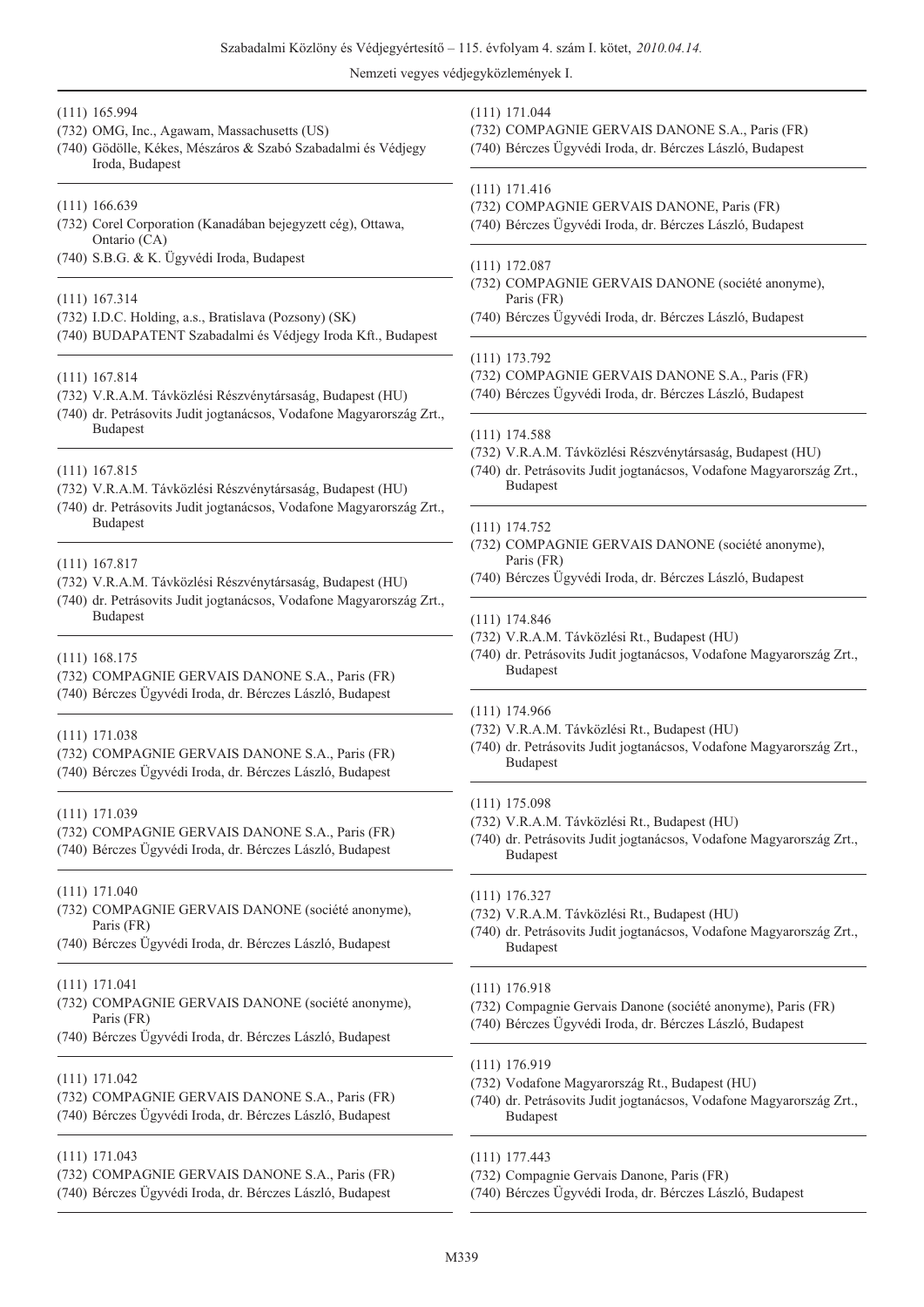| $(111)$ 177.560<br>(732) Compagnie Gervais Danone (société anonyme), Paris (FR)<br>(740) Bérczes Ügyvédi Iroda, dr. Bérczes László, Budapest                    | $(111)$ 184.515<br>(732) COMPAGNIE GERVAIS DANONE (société anonyme),<br>Paris (FR)<br>(740) Bérczes Ügyvédi Iroda, dr. Bérczes László, Budapest                               |
|-----------------------------------------------------------------------------------------------------------------------------------------------------------------|-------------------------------------------------------------------------------------------------------------------------------------------------------------------------------|
| $(111)$ 178.755<br>(732) COMPAGNIE GERVAIS DANONE, Paris (FR)<br>(740) Bérczes Ügyvédi Iroda, dr. Bérczes László, Budapest                                      | $(111)$ 185.000<br>(732) TeszVesz.hu Aukció Kft., Budapest (HU)<br>(740) Székely Gergely Ügyvédi Iroda, Budapest                                                              |
| $(111)$ 179.259<br>(732) dr. Bodrogi Péter, Budapest (HU)<br>(740) Dr. Asbóth-dr.Krajnyák & Társa Ügyvédi és Szabadalmi Iroda,<br><b>Budapest</b>               | $(111)$ 185.126<br>(732) COMPAGNIE GERVAIS DANONE, Paris (FR)<br>(740) Bérczes Ügyvédi Iroda, dr. Bérczes László, Budapest                                                    |
| $(111)$ 179.437<br>(732) COMPAGNIE GERVAIS DANONE (société anonyme),<br>Paris (FR)<br>(740) Bérczes Ügyvédi Iroda, dr. Bérczes László, Budapest                 | $(111)$ 185.936<br>(732) COMPAGNIE GERVAIS DANONE (Société Anonyme),<br>Paris (FR)<br>(740) Bérczes Ügyvédi Iroda, dr. Bérczes László, Budapest                               |
| $(111)$ 179.722<br>(732) COMPAGNIE GERVAIS DANONE société<br>anonyme(részvénytársaság), Paris (FR)<br>(740) Bérczes Ügyvédi Iroda, dr. Bérczes László, Budapest | $(111)$ 187.100<br>(732) Bunge Növényolajipari Zártkörűen Működő Részvénytársaság,<br>Budapest (HU)<br>(740) S.B.G. & K. Ügyvédi Iroda, Budapest                              |
| $(111)$ 180.125<br>(732) COMPAGNIE GERVAIS DANONE (société anonyme),<br>Paris (FR)<br>(740) Bérczes Ügyvédi Iroda, dr. Bérczes László, Budapest                 | $(111)$ 188.471<br>(732) Bongrain S.A. (Société Anonyme), Viroflay (FR)<br>(740) DANUBIA Szabadalmi és Jogi Iroda Kft., Budapest                                              |
| (111) 180.647<br>(732) Bunge Növényolajipari Zártkörűen Működő Részvénytársaság,<br>Budapest (HU)<br>(740) S.B.G. & K. Ügyvédi Iroda, Budapest                  | $(111)$ 188.730<br>(732) Stiefel Laboratories, Inc. (Delaware államban bejegyzett cég),<br>Wilmington, Delaware (US)<br>(740) DANUBIA Szabadalmi és Jogi Iroda Kft., Budapest |
| $(111)$ 180.648<br>(732) Bunge Növényolajipari Zártkörűen Működő Részvénytársaság,<br>Budapest (HU)<br>(740) S.B.G. & K. Ügyvédi Iroda, Budapest                | $(111)$ 188.845<br>(732) Liu Jian, Budapest (HU)<br>(740) Kissné Meggyesi Zita, Budapest                                                                                      |
| $(111)$ 180.654<br>(732) Bunge Növényolajipari Zártkörűen Működő Részvénytársaság,<br>Budapest (HU)                                                             | $(111)$ 189.029<br>(732) Bongrain S.A. (Société Anonyme), Viroflay (FR)<br>(740) DANUBIA Szabadalmi és Jogi Iroda Kft., Budapest                                              |
| (740) S.B.G. & K. Ügyvédi Iroda, Budapest<br>$(111)$ 181.270<br>(732) COMPAGNIE GERVAIS DANONE (société anonyme),                                               | $(111)$ 189.030<br>(732) Bongrain S.A. (Société Anonyme), Viroflay (FR)<br>(740) DANUBIA Szabadalmi és Jogi Iroda Kft., Budapest                                              |
| Paris (FR)<br>(740) Bérczes Ügyvédi Iroda, dr. Bérczes László, Budapest                                                                                         | (111) 189.031<br>(732) Bongrain S.A. (Société Anonyme), Viroflay (FR)<br>(740) DANUBIA Szabadalmi és Jogi Iroda Kft., Budapest                                                |
| $(111)$ 183.398<br>(732) COMPAGNIE GERVAIS DANONE, Paris (FR)<br>(740) Bérczes Ügyvédi Iroda, dr. Bérczes László, Budapest                                      | $(111)$ 189.032<br>(732) Bongrain S.A. (Société Anonyme), Viroflay (FR)<br>(740) DANUBIA Szabadalmi és Jogi Iroda Kft., Budapest                                              |
| $(111)$ 183.446<br>(732) COMPAGNIE GERVAIS DANONE (société anonyme),<br>Paris (FR)<br>(740) Bérczes Ügyvédi Iroda, dr. Bérczes László, Budapest                 | $(111)$ 189.543<br>(732) Compagnie Gervais Danone, Paris (FR)<br>(740) Bérczes Ügyvédi Iroda, dr. Bérczes László, Budapest                                                    |
| $(111)$ 183.447<br>(732) COMPAGNIE GERVAIS DANONE (société anonyme),<br>Paris (FR)<br>(740) Bérczes Ügyvédi Iroda, dr. Bérczes László, Budapest                 | $(111)$ 189.952<br>(732) Compagnie Gervais Danone, Paris (FR)<br>(740) Bérczes Ügyvédi Iroda, dr. Bérczes László, Budapest                                                    |
|                                                                                                                                                                 |                                                                                                                                                                               |

M340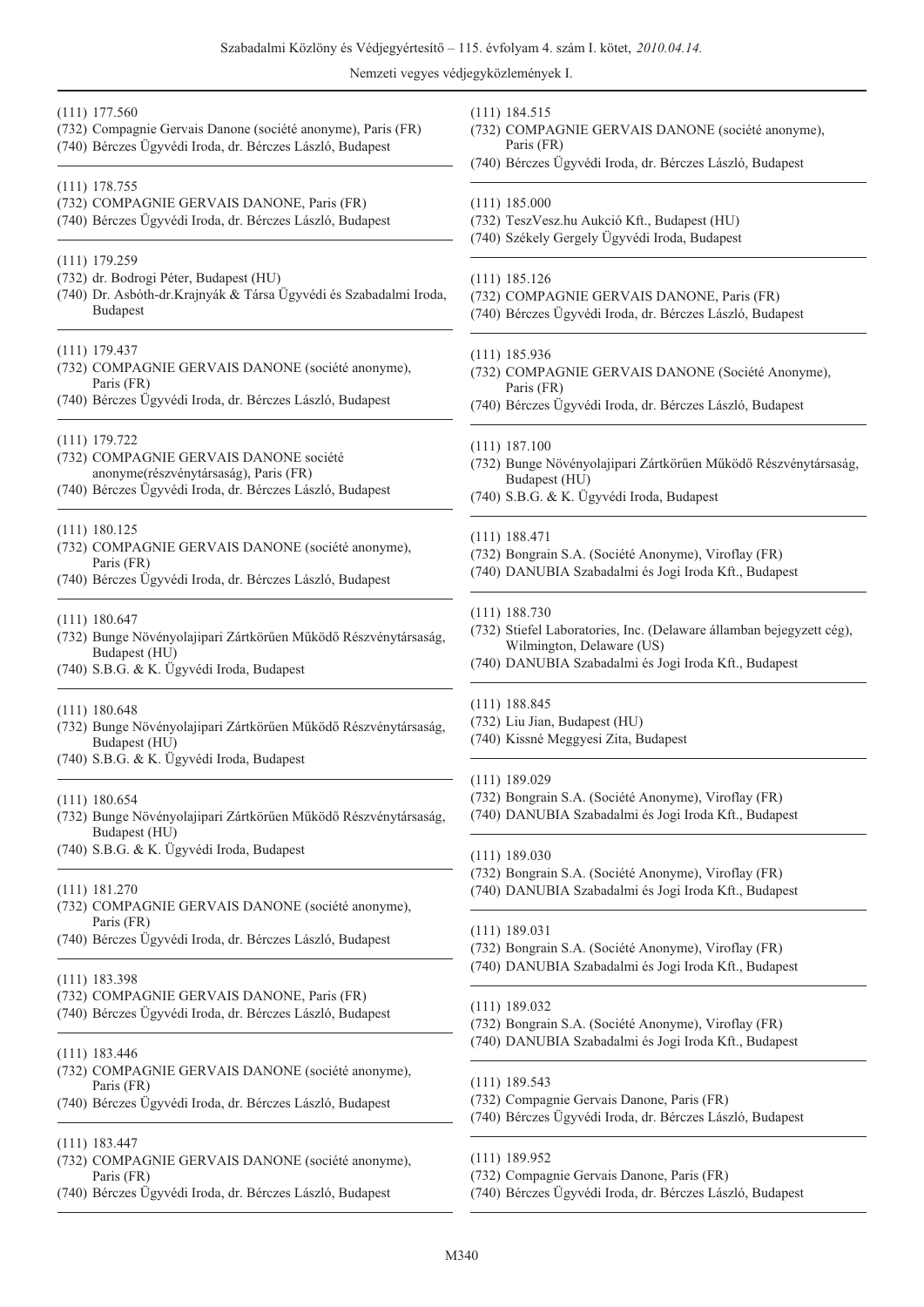| $(111)$ 192.104<br>(732) Bunge Zrt., Budapest (HU)<br>(740) S.B.G. & K. Szabadalmi és Ügyvédi Iroda, Budapest                                                                                        | $(111)$ 129.754<br>(732) Britvic Soft                     |
|------------------------------------------------------------------------------------------------------------------------------------------------------------------------------------------------------|-----------------------------------------------------------|
| $(111)$ 192.113<br>(732) Bunge Zrt., Budapest (HU)<br>(740) S.B.G. & K. Szabadalmi és Ügyvédi Iroda, Budapest                                                                                        | $(111)$ 130.914<br>(732) Twentieth C<br>California (U     |
| $(111)$ 194.711<br>(732) Bunge Növényolajipari Zártkörűen Működő Részvénytársaság,                                                                                                                   | $(111)$ 137.096<br>(732) Genentech I                      |
| Budapest (HU)<br>(740) S.B.G. & K. Szabadalmi és Ügyvédi Iroda, Budapest                                                                                                                             | $(111)$ 137.097<br>(732) Genentech I:                     |
| $(111)$ 194.718<br>(732) Bunge Növényolajipari Zártkörűen Működő Részvénytársaság,<br>Budapest (HU)<br>(740) S.B.G. & K. Szabadalmi és Ügyvédi Iroda, Budapest                                       | $(111)$ 139.214<br>(732) Bunge Növé<br>Budapest (H        |
| $(111)$ 195.342<br>(732) Bunge Növényolajipari Zrt., Budapest (HU)<br>(740) S.B.G. & K. Szabadalmi és Ügyvédi Iroda, Budapest                                                                        | $(111)$ 141.765<br>(732) Compagnie                        |
| $(111)$ 195.343<br>(732) Bunge Növényolajipari Zrt., Budapest (HU)                                                                                                                                   | $(111)$ 144.185<br>(732) Bunge Növé<br>Budapest (H        |
| (740) S.B.G. & K. Szabadalmi és Ügyvédi Iroda, Budapest<br>$(111)$ 195.344                                                                                                                           | $(111)$ 144.429<br>(732) COMPAGN                          |
| (732) Bunge Növényolajipari Zrt., Budapest (HU)<br>(740) S.B.G. & K. Szabadalmi és Ügyvédi Iroda, Budapest                                                                                           | $(111)$ 145.634<br>(732) Stiefel Labo<br>Wilmington,      |
| $(111)$ 199.361<br>(732) Kocsis Frigyes, Budapest (HU);<br>Tóth László Imre, Budapest (HU)<br>(740) Mészárosné Dónusz Katalin szabadalmi ügyvivő,<br>S.B.G. & K. Szabadalmi Ügyvivői Iroda, Budapest | $(111)$ 147.636<br>(732) Bunge Növé<br><b>Budapest</b> (H |
| A rovat 112 db közlést tartalmaz.                                                                                                                                                                    | (111) 148.150<br>(732) Compagnie                          |
| Képviselet megszűnése                                                                                                                                                                                | $(111)$ 151.149<br>(732) Compagnie                        |
| $(111)$ 113.437<br>(732) The Dow Chemical Company (Delaware államban bejegyzett<br>cég), Midland, Michigan (US)                                                                                      | $(111)$ 153.585<br>(732) BIROCHEN<br>Budapest (H          |
| $(111)$ 122.325<br>(732) GUERLAIN SOCIETE ANONYME, Paris (Seine) (FR)                                                                                                                                | $(111)$ 154.658<br>(732) Compagnie                        |
| $(111)$ 122.351<br>(732) Federal-Mogul Ignition Company, Southfield, Michigan (US)                                                                                                                   | $(111)$ 154.659<br>(732) Compagnie                        |
| $(111)$ 129.651<br>(732) Japan Tobacco Inc., Tokió (JP)                                                                                                                                              | $(111)$ 154.940<br>(732) Compagnie                        |
| $(111)$ 129.652<br>(732) Japan Tobacco Inc., Tokió (JP)                                                                                                                                              | $(111)$ 155.413<br>(732) Compagnie                        |
| $(111)$ 129.660<br>(732) Japan Tobacco Inc., Tokyo (JP)                                                                                                                                              | $(111)$ 155.419<br>(732) Compagnie                        |
|                                                                                                                                                                                                      |                                                           |

- Drinks Limited, Chelmsford, Essex (GB)
- 'entury Fox Film Corporation, Los Angeles,  $US)$
- nc., San Francisco, Kalifornia (US)
- nc., San Francisco, Kalifornia (US)
- ényolajipari Zártkörűen Működő Részvénytársaság,  $\overline{\mathrm{U}}$
- Gervais Danone (société anonyme), Paris (FR)
- ényolajipari Zártkörűen Működő Részvénytársaság,  $\dot{\mathbb{U}}$
- **IIE GERVAIS DANONE, Paris (FR)**
- oratories, Inc. (Delaware államban bejegyzett cég), Delaware (US)
- ényolajipari Zártkörűen Működő Részvénytársaság, IU)
- Gervais Danone (société anonyme), Paris (FR)
- Gervais Danone S.A., Paris (FR)
- (732) Birochem Kutatási, Fejlesztési és Kereskedelmi Kft., IU)
- Gervais Danone (société anonyme), Paris (FR)
- Gervais Danone (société anonyme), Paris (FR)
- Gervais Danone S.A., Paris (FR)

Gervais Danone (société anonyme), Paris (FR)

Gervais Danone (société anonyme), Paris (FR)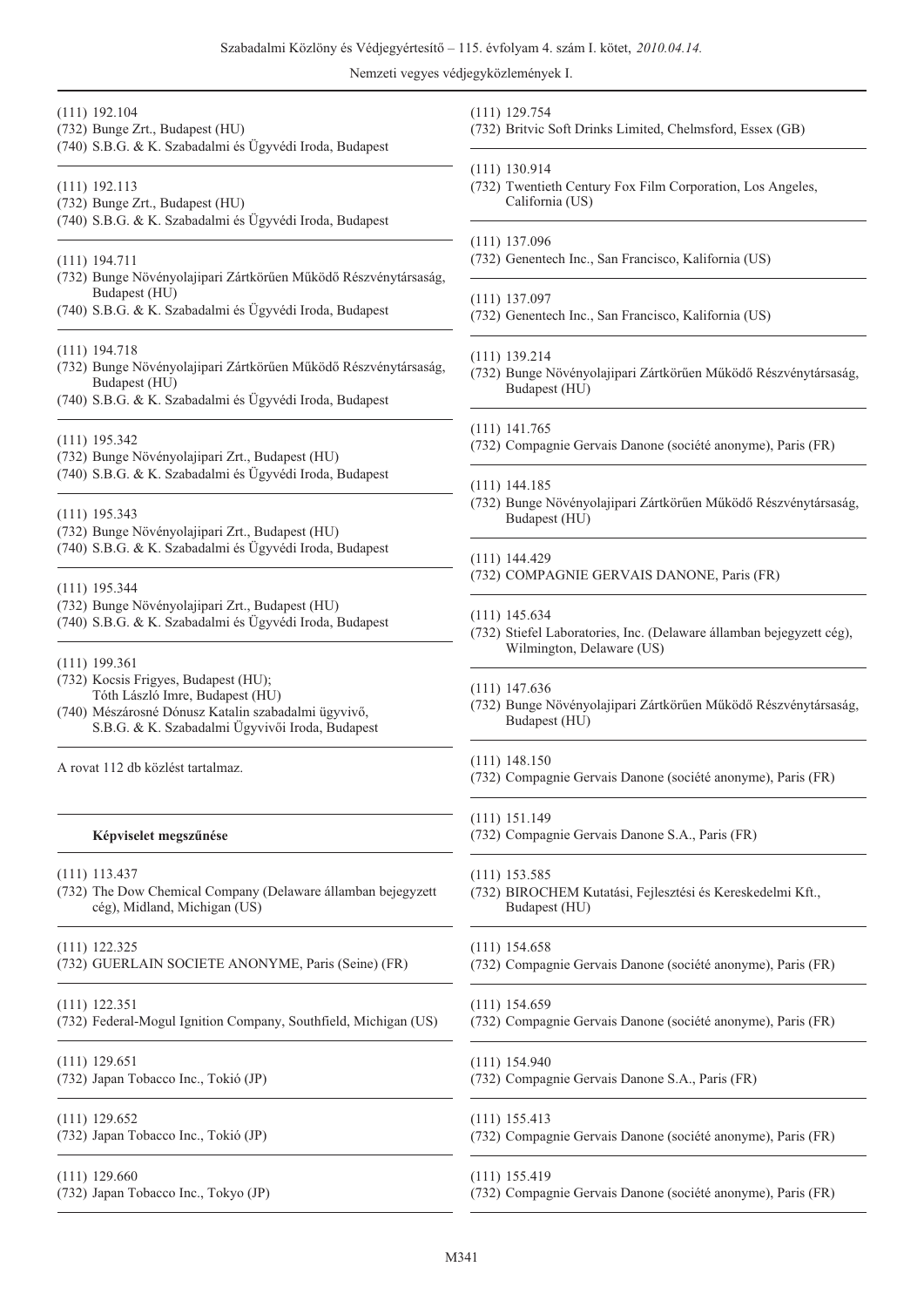| $(111)$ 155.420<br>(732) Compagnie Gervais Danone (société anonyme), Paris (FR)                          | $(111)$ 166.639<br>(732) Corel Corporation (Kanadában bejegyzett cég), Ottawa,<br>Ontario (CA) |
|----------------------------------------------------------------------------------------------------------|------------------------------------------------------------------------------------------------|
| $(111)$ 155.423                                                                                          | $(111)$ 167.314                                                                                |
| (732) Compagnie Gervais Danone (société anonyme), Paris (FR)                                             | (732) I.D.C. Holding, a.s., Bratislava (Pozsony) (SK)                                          |
| $(111)$ 155.424                                                                                          | $(111)$ 167.364                                                                                |
| (732) Compagnie Gervais Danone (société anonyme), Paris (FR)                                             | (732) EAST WAY Kft., Budapest (HU)                                                             |
| $(111)$ 155.470                                                                                          | $(111)$ 167.814                                                                                |
| (732) Compagnie Gervais Danone S.A., Paris (FR)                                                          | (732) V.R.A.M. Távközlési Részvénytársaság, Budapest (HU)                                      |
| $(111)$ 158.449                                                                                          | $(111)$ 167.815                                                                                |
| (732) Genentech, Inc., South San Francisco (US)                                                          | (732) V.R.A.M. Távközlési Részvénytársaság, Budapest (HU)                                      |
| $(111)$ 158.893                                                                                          | $(111)$ 167.817                                                                                |
| (732) KAISER FOOD Élelmiszer-ipari Kft., Mosonmagyaróvár (HU)                                            | (732) V.R.A.M. Távközlési Részvénytársaság, Budapest (HU)                                      |
| $(111)$ 158.894                                                                                          | $(111)$ 168.175                                                                                |
| (732) KAISER FOOD Élelmiszer-ipari Kft., Mosonmagyaróvár (HU)                                            | (732) COMPAGNIE GERVAIS DANONE S.A., Paris (FR)                                                |
| $(111)$ 159.141                                                                                          | $(111)$ 171.038                                                                                |
| (732) ABBOTT LABORATORIES, Abbott Park, Illinois (US)                                                    | (732) COMPAGNIE GERVAIS DANONE S.A., Paris (FR)                                                |
| $(111)$ 161.506<br>(732) GO-YET Nemzetközi Kereskedelmi Korlátolt Felelősségű<br>Társaság, Budapest (HU) | $(111)$ 171.039<br>(732) COMPAGNIE GERVAIS DANONE S.A., Paris (FR)                             |
| $(111)$ 161.935<br>(732) Global Esprit Inc., Taipei Hsien (TW)                                           | (111) 171.040<br>(732) COMPAGNIE GERVAIS DANONE (société anonyme),<br>Paris (FR)               |
| $(111)$ 161.953                                                                                          | $(111)$ 171.041                                                                                |
| (732) COMPAGNIE GERVAIS DANONE S.A. (société anonyme),                                                   | (732) COMPAGNIE GERVAIS DANONE (société anonyme),                                              |
| Paris (FR)                                                                                               | Paris (FR)                                                                                     |
| $(111)$ 162.334<br>(732) COMPAGNIE GERVAIS DANONE S.A. (société anonyme),<br>Paris (FR)                  | (111) 171.042<br>(732) COMPAGNIE GERVAIS DANONE S.A., Paris (FR)                               |
| $(111)$ 164.623                                                                                          | $(111)$ 171.043                                                                                |
| (732) NINIVE Vállalkozási és Kereskedelmi Kft., Budapest (HU)                                            | (732) COMPAGNIE GERVAIS DANONE S.A., Paris (FR)                                                |
| $(111)$ 164.920                                                                                          | $(111)$ 171.044                                                                                |
| (732) V.R.A.M. Távközlési Rt., Budapest (HU)                                                             | (732) COMPAGNIE GERVAIS DANONE S.A., Paris (FR)                                                |
| $(111)$ 164.930                                                                                          | $(111)$ 171.416                                                                                |
| (732) V.R.A.M. Távközlési Rt., Budapest (HU)                                                             | (732) COMPAGNIE GERVAIS DANONE, Paris (FR)                                                     |
| $(111)$ 164.931<br>(732) V.R.A.M. Távközlési Rt., Budapest (HU)                                          | $(111)$ 172.087<br>(732) COMPAGNIE GERVAIS DANONE (société anonyme),<br>Paris (FR)             |
| $(111)$ 164.932                                                                                          | $(111)$ 173.792                                                                                |
| (732) V.R.A.M. Távközlési Rt., Budapest (HU)                                                             | (732) COMPAGNIE GERVAIS DANONE S.A., Paris (FR)                                                |
| $(111)$ 165.994                                                                                          | $(111)$ 174.588                                                                                |
| (732) OMG, Inc., Agawam, Massachusetts (US)                                                              | (732) V.R.A.M. Távközlési Részvénytársaság, Budapest (HU)                                      |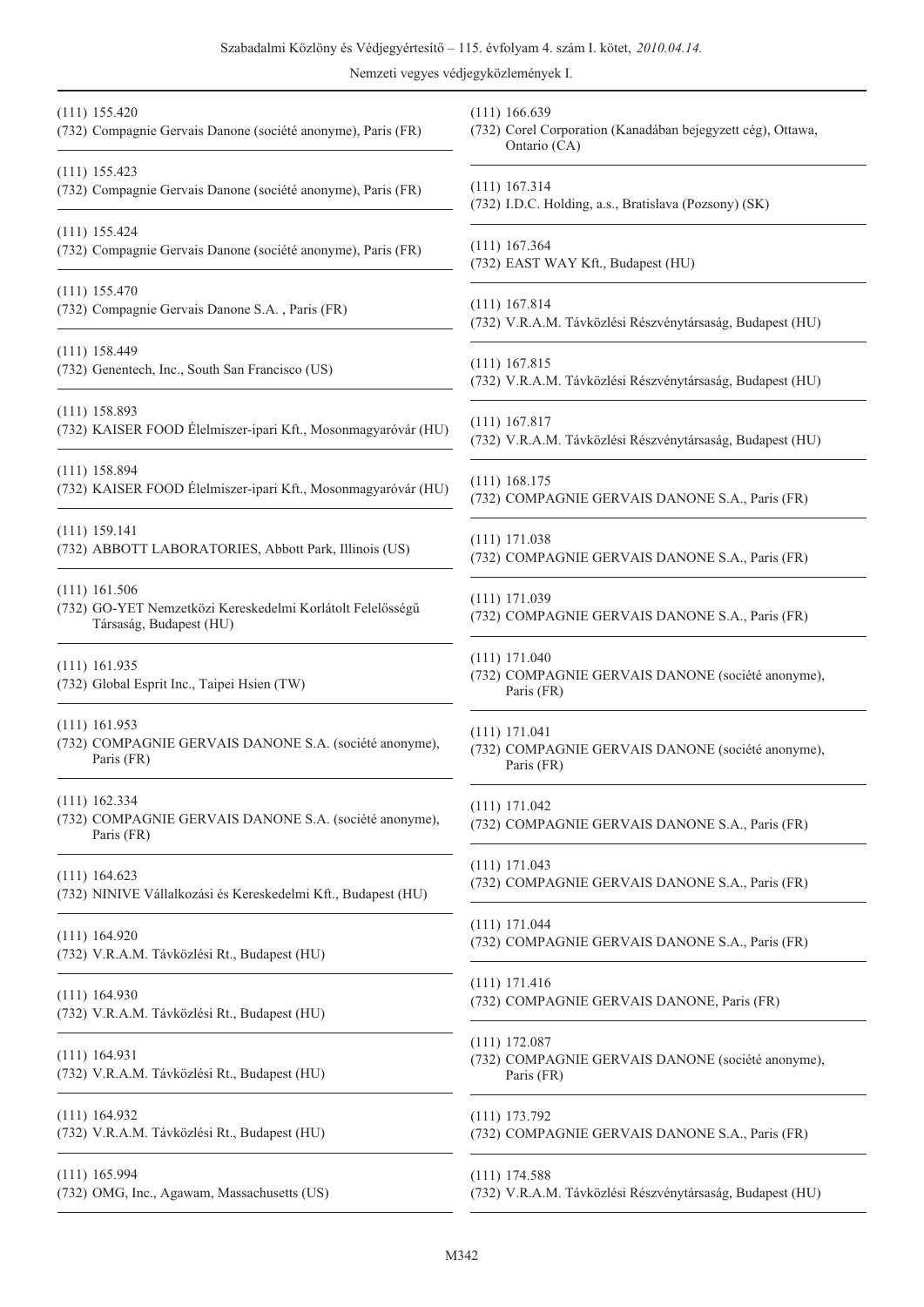(111) 183.446

Paris (FR)

#### (111) 174.752

(732) COMPAGNIE GERVAIS DANONE (société anonyme), Paris (FR)

#### (111) 174.966

- (732) V.R.A.M. Távközlési Rt., Budapest (HU)
- (111) 175.098
- (732) V.R.A.M. Távközlési Rt., Budapest (HU)

#### (111) 176.918

(732) Compagnie Gervais Danone (société anonyme), Paris (FR)

#### (111) 177.443

(732) Compagnie Gervais Danone, Paris (FR)

#### (111) 177.560

(732) Compagnie Gervais Danone (société anonyme), Paris (FR)

#### (111) 178.755

(732) COMPAGNIE GERVAIS DANONE, Paris (FR)

#### (111) 179.437

(732) COMPAGNIE GERVAIS DANONE (société anonyme), Paris (FR)

#### (111) 179.722

(732) COMPAGNIE GERVAIS DANONE société anonyme(részvénytársaság), Paris (FR)

#### (111) 180.125

(732) COMPAGNIE GERVAIS DANONE (société anonyme), Paris (FR)

#### (111) 180.647

(732) Bunge Növényolajipari Zártkörûen Mûködõ Részvénytársaság, Budapest (HU)

#### (111) 180.648

(732) Bunge Növényolajipari Zártkörûen Mûködõ Részvénytársaság, Budapest (HU)

#### (111) 180.654

- (732) Bunge Növényolajipari Zártkörûen Mûködõ Részvénytársaság, Budapest (HU)
- (111) 181.270
- (732) COMPAGNIE GERVAIS DANONE (société anonyme), Paris (FR)
- (111) 183.375
- (732) HILLTOP Neszmély Szõlészeti Borászati Kereskedelmi és Szolgáltató Zártkörûen Mûködõ Részvénytársaság, Budapest (HU)
- (111) 183.398
- (732) COMPAGNIE GERVAIS DANONE, Paris (FR)
- (111) 183.447 (732) COMPAGNIE GERVAIS DANONE (société anonyme), Paris (FR) (111) 184.515 (732) COMPAGNIE GERVAIS DANONE (société anonyme), Paris (FR) (111) 185.126 (732) COMPAGNIE GERVAIS DANONE, Paris (FR) (111) 185.936 (732) COMPAGNIE GERVAIS DANONE (Société Anonyme), Paris (FR) (111) 187.100 (732) Bunge Növényolajipari Zártkörûen Mûködõ Részvénytársaság, Budapest (HU) (111) 188.471 (732) Bongrain S.A. (Société Anonyme), Viroflay (FR) (111) 188.730 (732) Stiefel Laboratories, Inc. (Delaware államban bejegyzett cég), Wilmington, Delaware (US) (111) 189.029 (732) Bongrain S.A. (Société Anonyme), Viroflay (FR) (111) 189.030 (732) Bongrain S.A. (Société Anonyme), Viroflay (FR) (111) 189.031 (732) Bongrain S.A. (Société Anonyme), Viroflay (FR) (111) 189.032 (732) Bongrain S.A. (Société Anonyme), Viroflay (FR) (111) 189.543 (732) Compagnie Gervais Danone, Paris (FR) (111) 189.952 (732) Compagnie Gervais Danone, Paris (FR) (111) 190.089 (732) Danubius Rádió Mûsorszolgáltató Zártkörûen Mûködõ Részvénytársaság, Budapest (HU) (111) 190.091 (732) Danubius Rádió Mûsorszolgáltató Zártkörûen Mûködõ Részvénytársaság, Budapest (HU)

(732) COMPAGNIE GERVAIS DANONE (société anonyme),

- (111) 192.104
- (732) Bunge Zrt., Budapest (HU)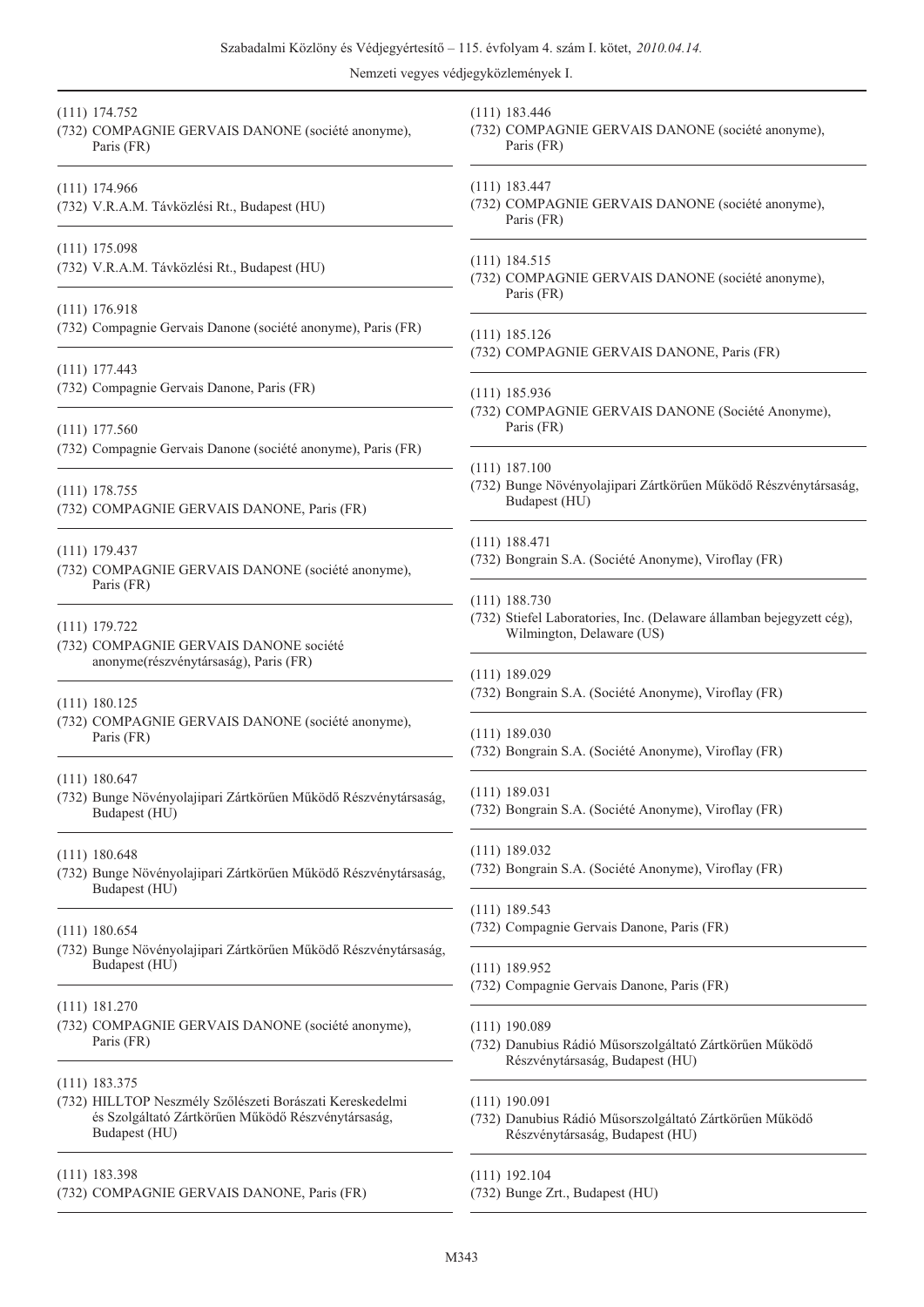| $(111)$ 192.113<br>(732) Bunge Zrt., Budapest (HU)                                                  | $(111)$ 122.792<br>(732) MERIAL LLC (Delaware állam törvényei szerint működő<br>vállalat), Duluth, Georgia (US) |
|-----------------------------------------------------------------------------------------------------|-----------------------------------------------------------------------------------------------------------------|
| $(111)$ 194.711<br>(732) Bunge Növényolajipari Zártkörűen Működő Részvénytársaság,<br>Budapest (HU) | $(111)$ 123.518<br>(732) Feinchemie Schwebda GmbH, Köln (DE)                                                    |
| $(111)$ 194.718                                                                                     | $(111)$ 126.902                                                                                                 |
| (732) Bunge Növényolajipari Zártkörűen Működő Részvénytársaság,                                     | (732) Stiefel Laboratories, Inc. (Delaware állam törvényei szerint                                              |
| Budapest (HU)                                                                                       | működő cég), Wilmington, Delaware (US)                                                                          |
| $(111)$ 195.342                                                                                     | $(111)$ 129.423                                                                                                 |
| (732) Bunge Növényolajipari Zrt., Budapest (HU)                                                     | (732) Haw Par Corporation Limited, Haw Par Techno Centre (SG)                                                   |
| $(111)$ 195.343<br>(732) Bunge Növényolajipari Zrt., Budapest (HU)                                  | $(111)$ 129.590<br>(732) Béres Befektetési Zártkörűen Működő Részvénytársaság,<br>Budapest (HU)                 |
| $(111)$ 195.344                                                                                     | $(111)$ 129.773                                                                                                 |
| (732) Bunge Növényolajipari Zrt., Budapest (HU)                                                     | (732) Daicel Chemical Industries, Ltd., Osaka-shi, Osaka (JP)                                                   |
| $(111)$ 197.401<br>(732) Multicard Műanyagkártya-Gyártó Kft., Budapest (HU)                         | $(111)$ 130.459                                                                                                 |
| $(111)$ 199.361                                                                                     | (732) Lofthouse of Fleetwood Limited, Fleetwood, Lancs (GB)                                                     |
| (732) Kocsis Frigyes, Budapest (HU);                                                                | $(111)$ 131.980                                                                                                 |
| Tóth László Imre, Budapest (HU)                                                                     | (732) Henri Bendel, Inc., New York, New York (US)                                                               |
| $(111)$ 199.663                                                                                     | $(111)$ 132.023                                                                                                 |
| (732) Pharmacash Kft., Kimle (HU)                                                                   | (732) HILL'S PET NUTRITION, INC., Topeka, Kansas (US)                                                           |
| A rovat 102 db közlést tartalmaz.                                                                   | $(111)$ 132.090<br>(732) ARCANDOR Aktiengesellschaft, Essen (DE)                                                |
| Név-, illetve címváltozás                                                                           | $(111)$ 132.152                                                                                                 |
| $(111)$ 113.927                                                                                     | (732) ARCANDOR Aktiengesellschaft, Essen (DE)                                                                   |
| (732) Pacific Market International, LLC, Seattle, Washington (US)                                   | $(111)$ 137.650                                                                                                 |
| $(111)$ 122.023                                                                                     | (732) Nina Footwear Corp., New York, New York (US)                                                              |
| (732) Blue Diamond Growers, Sacramento (US)                                                         | $(111)$ 142.749                                                                                                 |
| $(111)$ 122.115<br>(732) TECHNICOLOR TRADEMARK MANAGEMENT,                                          | (732) TRACON Budapest Kft., Tahitótfalu (HU)                                                                    |
| Issy Les Moulineaux (FR)                                                                            | $(111)$ 145.634                                                                                                 |
| $(111)$ 122.196                                                                                     | (732) Stiefel Laboratories, Inc. (Delaware államban bejegyzett cég),                                            |
| (732) Nippon Seitetsu Kabushiki Kaisha (Nippon Steel Corporation),                                  | Wilmington, Delaware (US)                                                                                       |
| Tokyo (JP)                                                                                          | $(111)$ 146.267                                                                                                 |
| $(111)$ 122.553                                                                                     | (732) Zwack Unicum Nyrt., Budapest (HU)                                                                         |
| (732) MERIAL LLC (Delaware állam törvényei szerint működő                                           | $(111)$ 149.818                                                                                                 |
| vállalat), Duluth, Georgia (US)                                                                     | (732) Stiefel Laboratories, Inc., Wilmington, Delaware (US)                                                     |
| $(111)$ 122.577                                                                                     | $(111)$ 156.747                                                                                                 |
| (732) Gerd Petrik, Ascona (CH)                                                                      | (732) Nortel Networks Limited, Mississauga, Ontario (CA)                                                        |
| $(111)$ 122.783<br>(732) BRITISH AMERICAN TOBACCO (BRANDS) INC.,<br>Wilmington, Delaware (US)       | $(111)$ 158.893<br>(732) KAISER FOOD Élelmiszer-ipari Kft., Mosonmagyaróvár (HU)                                |